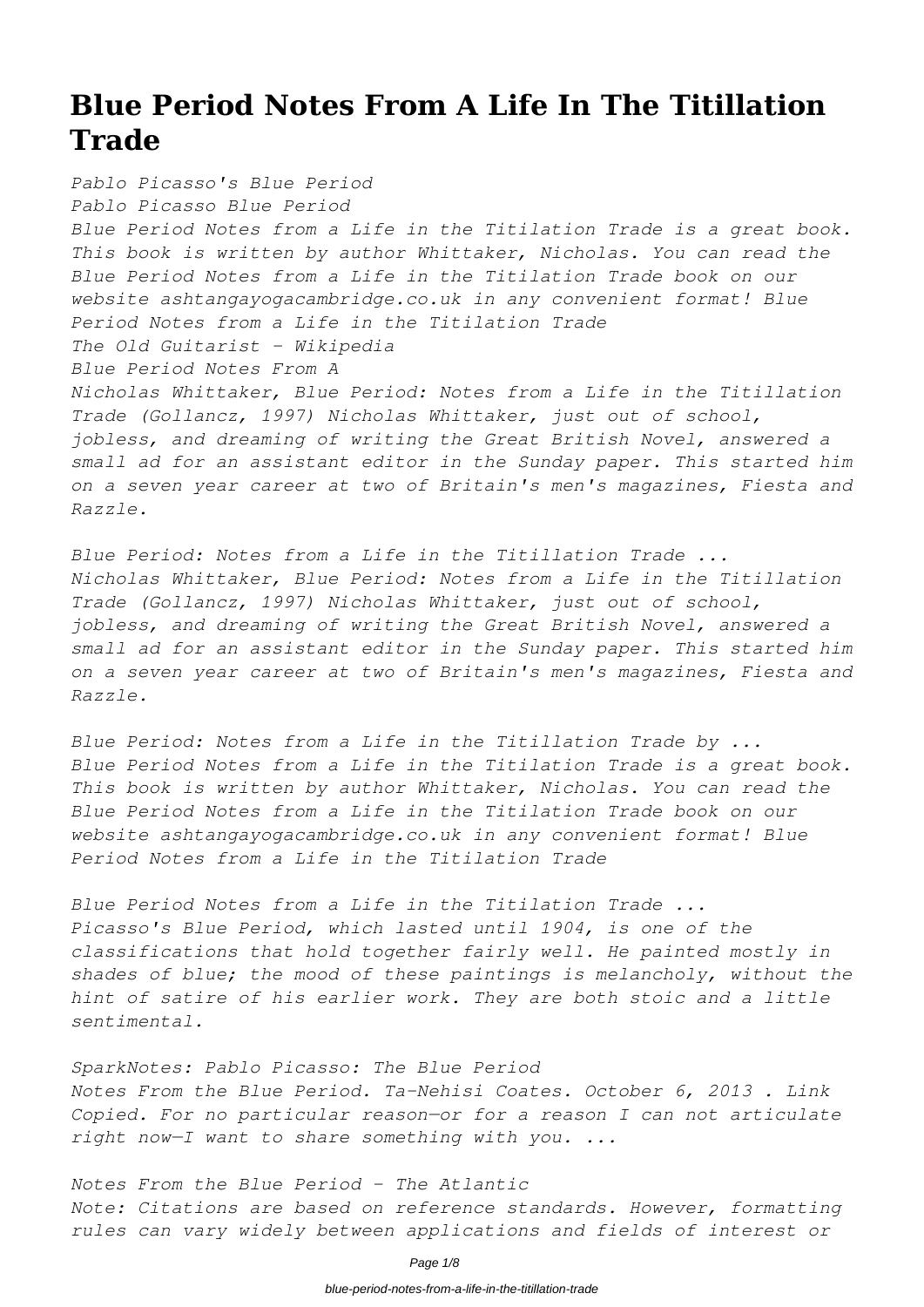*study. The specific requirements or preferences of your reviewing publisher, classroom teacher, institution or organization should be applied.*

*Blue period : notes from a life in the titillation trade ... Pablo Picasso's Blue Period - 1901 to 1904. The Blue Period of Picasso is the period between 1900 and 1904, when he painted essentially monochromatic paintings in shades of blue and blue-green, only occasionally warmed by other colors. These somber works, inspired by Spain but painted in Paris,...*

#### *Pablo Picasso's Blue Period*

*Blue Note Records is an American jazz record label owned by Universal Music Group and operated with Decca Records. Established in 1939 by Alfred Lion and Max Margulis, it derived its name from the blue notes of jazz and the blues. Originally dedicated to recording traditional jazz and small group swing,...*

### *Blue Note Records - Wikipedia*

*The group formerly known as The Charlemagnes took on the name "The Blue Notes" in 1954, with a lineup consisting of lead singer Franklin Peaker, Bernard Williams, Roosevelt Brodie, Jesse Gillis, Jr., and Harold Melvin. The group recorded for a number of labels without success from its inception into the 1960s.*

#### *Harold Melvin & the Blue Notes - Wikipedia*

*The Blue Period is identified by the flat expanses of blues, greys and blacks, melancholy figures lost in contemplation, and a deep and significant tragedy. After the Blue Period came Picasso's Rose Period , and eventually the Cubism movement which Picasso co-founded.*

#### *The Old Guitarist - Wikipedia*

*Blue Period: Notes from a Life in the Titillation Trade . Whittaker, Nicholas. \$13.00. This is the story of the author's years at the softcore porn magazines, "Fiesta" and "Razzle" in the 1980s. Tales include that of the letters editor, who had to knock into shape the correspondence of Mick the Masturbator from Tunbridge Wells, and life on the ...*

*Blue Period: Notes from a Life in the Titillation Trade ... Emily's Blue Period, written by Cathleen Daly, is a story about a young girl, Emily. In the story Emily goes through a time in her life when her parents separate. The blue period is symbolism of sadness. Emily wants to be an artist.*

### *Emily's Blue Period by Cathleen Daly - Goodreads*

*in his Blue Period all used the color extensively. However, the success of Prussian blue goes beyond its role as a pigment. In 1842, the English astronomer Sir John Herschel discovered that Prussian blue had a unique sensitivity to light, which could be manipulated to*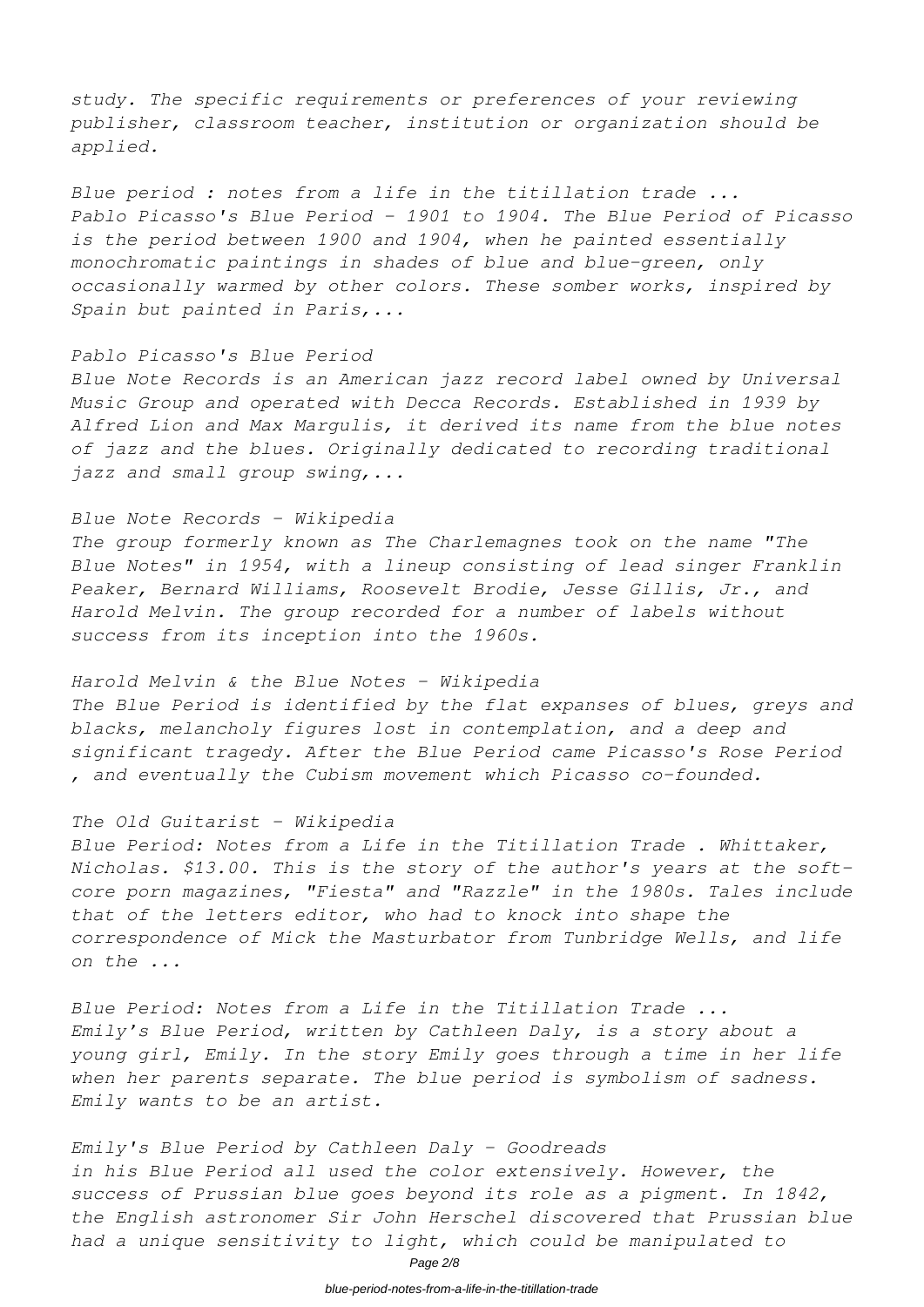*create copies of a single drawing.*

### *A Brief History of Blue - Artsy*

*In Nighthawks, Edward Hopper's desolate scene of late night diners in a city café, the scene seems to be set in the period of the? 1940's. Using their signature combination of the body and braided hair, the Gerlovins created a modern revision of \_\_\_\_\_, one of the most popular themes of the Renaissance. ... William Wegman's Blue Period is a ...*

*Midterm and final study - Art 1301 with Mitchell at Lone ... Poor people on the seashore Pablo Picasso's Blue Period refers to a series of paintings in which the color blue dominates and which he painted between 1901 and 1904. The blue period is a marvelous expression of poetic subtlety and personal melancholy and contributes to the transition of Picasso's style from classicism to abstract art.*

#### *Pablo Picasso Blue Period*

*Again the gradual loosening of form from the tight spatial restrictions of high analytical Cubism is beginning to be felt here. The pyramidal structure is in place but the heavy geometrical shapes are allowed a gentler, more rhythmical feel, counterbalanced by the swirling column-like shape at the bottom, denoting the picture's base.*

*Man with a Guitar, 1911 by Pablo Picasso What if Picasso Painted a Superhero? (32 points) Project Objectives: By the end of this project, I will be able to… 1. Describe the characteristics of cubism.*

*Art Style: Influences: \*Blue Period: (1900-1904): This was the end of his shuttling between Spain and Paris; he had made his decision. He remained in his Blue Period for a little longer, but, as Gertrude Stein later wrote, "Staying longer in France this time, he was seduced by French gaiety, he painted in pink and called this his Pink Period...In actual fact,...*

## *Man with a Guitar, 1911 by Pablo Picasso*

*Harold Melvin & the Blue Notes - Wikipedia This was the end of his shuttling between Spain and Paris; he had made his decision. He remained in his Blue Period for a little longer, but, as Gertrude Stein later wrote, "Staying longer in France this time, he was seduced by French gaiety, he painted in pink and called this his Pink Period...In actual fact,...*

*Blue Period Notes From A*

**Midterm and final study - Art 1301 with Mitchell at Lone ...**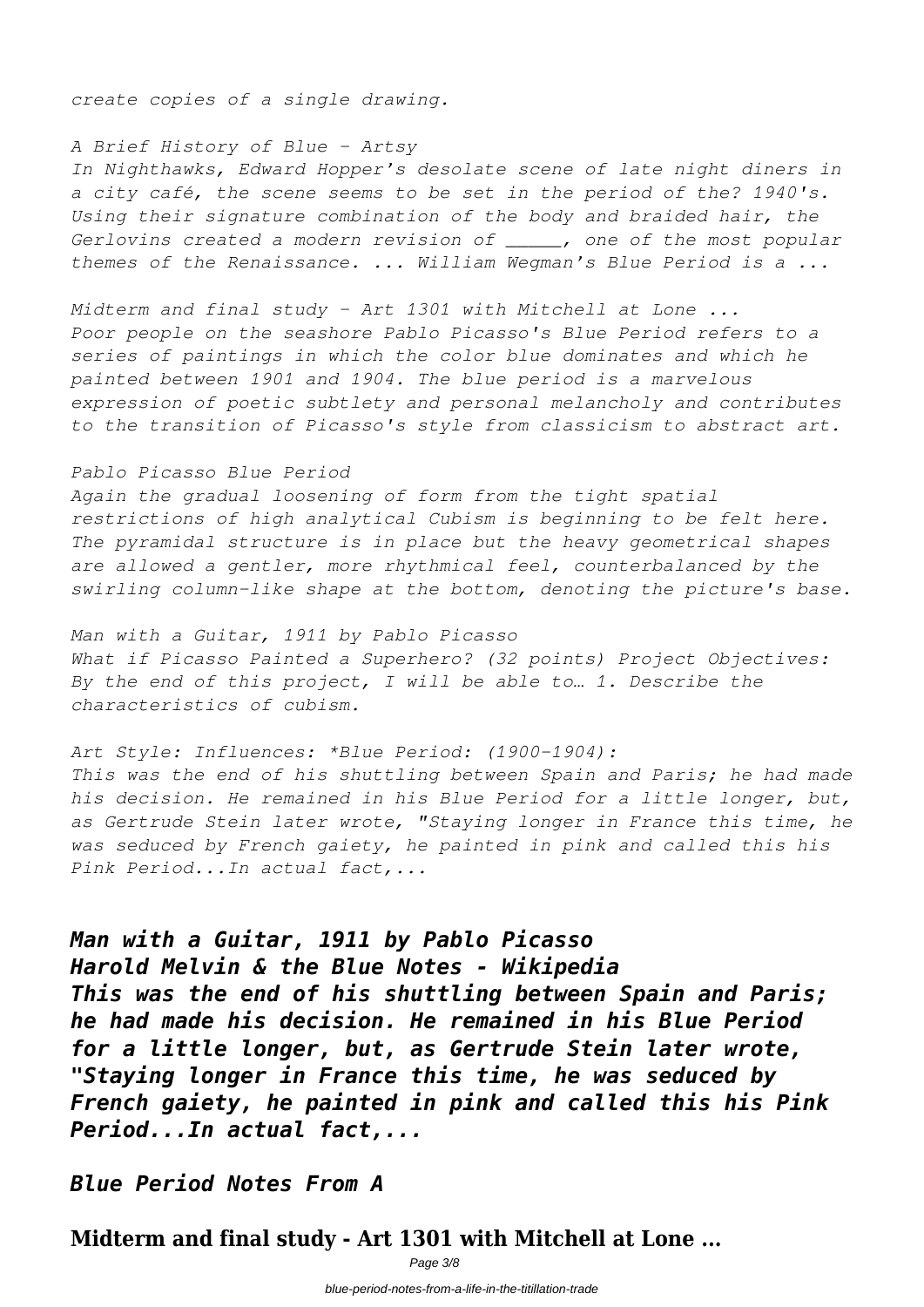Blue Period: Notes from a Life in the Titillation Trade . Whittaker, Nicholas. \$13.00. This is the story of the author's years at the soft-core porn magazines, "Fiesta" and "Razzle" in the 1980s. Tales include that of the letters editor, who had to knock into shape the correspondence of Mick the Masturbator from Tunbridge Wells, and life on the ...

## **A Brief History of Blue - Artsy**

*The group formerly known as The Charlemagnes took on the name "The Blue Notes" in 1954, with a lineup consisting of lead singer Franklin Peaker, Bernard Williams, Roosevelt Brodie, Jesse Gillis, Jr., and Harold Melvin. The group recorded for a number of labels without success from its inception into the 1960s. Poor people on the seashore Pablo Picasso's Blue Period refers to a series of paintings in which the color blue dominates and which he painted between 1901 and 1904. The blue period is a marvelous expression of poetic subtlety and personal melancholy and contributes to the transition of Picasso's style from classicism to abstract art.*

*Blue Note Records is an American jazz record label owned by Universal Music Group and operated with Decca Records. Established in 1939 by Alfred Lion and Max Margulis, it derived its name from the blue notes of jazz and the blues. Originally dedicated to recording traditional jazz and small group swing,... Blue Note Records - Wikipedia*

in his Blue Period all used the color extensively. However, the success of Prussian blue goes beyond its role as a pigment. In 1842, the English astronomer Sir John Herschel discovered that Prussian blue had a unique sensitivity to light, which could be manipulated to create copies of a single drawing.

What if Picasso Painted a Superhero? (32 points) Project Objectives: By the end of this project, I will be able to… 1. Describe the characteristics of cubism.

**Blue Period Notes From A**

Nicholas Whittaker, Blue Period: Notes from a Life in the Titillation Trade (Gollancz, 1997) Nicholas Whittaker, just out of school, jobless, and dreaming of writing the Great British Novel, answered a small ad for an assistant editor in the Sunday paper. This started him on a seven year career at two of Britain's men's magazines, Fiesta and Razzle.

**Blue Period: Notes from a Life in the Titillation Trade ...**

Nicholas Whittaker, Blue Period: Notes from a Life in the Titillation Trade (Gollancz, 1997) Nicholas Whittaker, just out of school, jobless, and dreaming of writing the Great British Novel, answered a small ad for an assistant editor in the Sunday paper. This started him on a

Page 4/8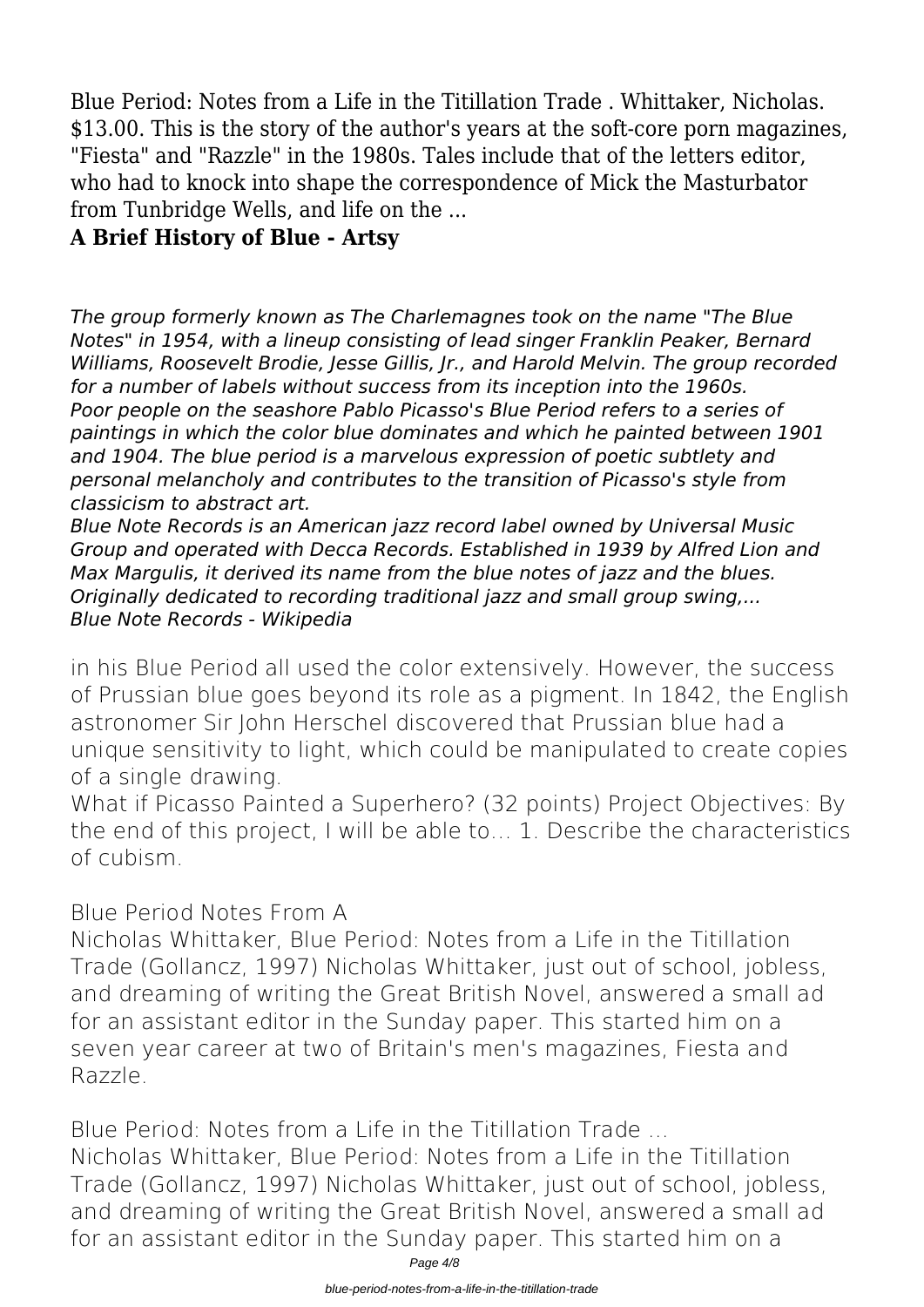seven year career at two of Britain's men's magazines, Fiesta and Razzle.

**Blue Period: Notes from a Life in the Titillation Trade by ...** Blue Period Notes from a Life in the Titilation Trade is a great book. This book is written by author Whittaker, Nicholas. You can read the Blue Period Notes from a Life in the Titilation Trade book on our website ashtangayogacambridge.co.uk in any convenient format! Blue Period Notes from a Life in the Titilation Trade

**Blue Period Notes from a Life in the Titilation Trade ...** Picasso's Blue Period, which lasted until 1904, is one of the classifications that hold together fairly well. He painted mostly in shades of blue; the mood of these paintings is melancholy, without the hint of satire of his earlier work. They are both stoic and a little sentimental.

**SparkNotes: Pablo Picasso: The Blue Period**

Notes From the Blue Period. Ta-Nehisi Coates. October 6, 2013 . Link Copied. For no particular reason—or for a reason I can not articulate right now—I want to share something with you. ...

**Notes From the Blue Period - The Atlantic**

Note: Citations are based on reference standards. However, formatting rules can vary widely between applications and fields of interest or study. The specific requirements or preferences of your reviewing publisher, classroom teacher, institution or organization should be applied.

**Blue period : notes from a life in the titillation trade ...**

Pablo Picasso's Blue Period - 1901 to 1904. The Blue Period of Picasso is the period between 1900 and 1904, when he painted essentially monochromatic paintings in shades of blue and blue-green, only occasionally warmed by other colors. These somber works, inspired by Spain but painted in Paris,...

### **Pablo Picasso's Blue Period**

Blue Note Records is an American jazz record label owned by Universal Music Group and operated with Decca Records. Established in 1939 by Alfred Lion and Max Margulis, it derived its name from the blue notes of jazz and the blues. Originally dedicated to recording traditional jazz and small group swing,...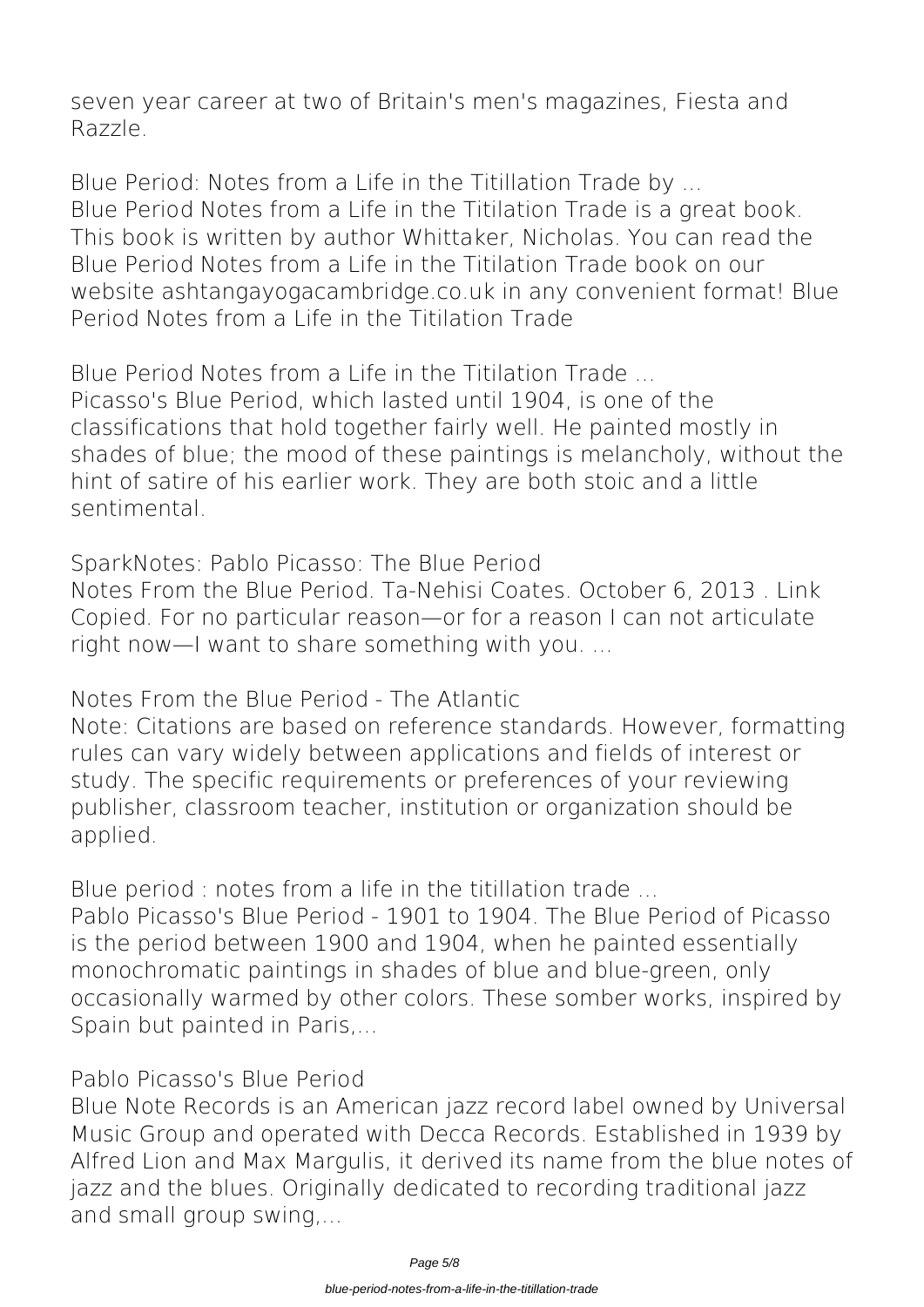## **Blue Note Records - Wikipedia**

The group formerly known as The Charlemagnes took on the name "The Blue Notes" in 1954, with a lineup consisting of lead singer Franklin Peaker, Bernard Williams, Roosevelt Brodie, Jesse Gillis, Jr., and Harold Melvin. The group recorded for a number of labels without success from its inception into the 1960s.

**Harold Melvin & the Blue Notes - Wikipedia**

The Blue Period is identified by the flat expanses of blues, greys and blacks, melancholy figures lost in contemplation, and a deep and significant tragedy. After the Blue Period came Picasso's Rose Period , and eventually the Cubism movement which Picasso co-founded.

# **The Old Guitarist - Wikipedia**

Blue Period: Notes from a Life in the Titillation Trade . Whittaker, Nicholas. \$13.00. This is the story of the author's years at the soft-core porn magazines, "Fiesta" and "Razzle" in the 1980s. Tales include that of the letters editor, who had to knock into shape the correspondence of Mick the Masturbator from Tunbridge Wells, and life on the ...

**Blue Period: Notes from a Life in the Titillation Trade ...**

Emily's Blue Period, written by Cathleen Daly, is a story about a young girl, Emily. In the story Emily goes through a time in her life when her parents separate. The blue period is symbolism of sadness. Emily wants to be an artist.

**Emily's Blue Period by Cathleen Daly - Goodreads**

in his Blue Period all used the color extensively. However, the success of Prussian blue goes beyond its role as a pigment. In 1842, the English astronomer Sir John Herschel discovered that Prussian blue had a unique sensitivity to light, which could be manipulated to create copies of a single drawing.

# **A Brief History of Blue - Artsy**

In Nighthawks, Edward Hopper's desolate scene of late night diners in a city café, the scene seems to be set in the period of the? 1940's. Using their signature combination of the body and braided hair, the Gerlovins created a modern revision of \_\_\_\_\_, one of the most popular themes of the Renaissance. ... William Wegman's Blue Period is a ...

**Midterm and final study - Art 1301 with Mitchell at Lone ...** Poor people on the seashore Pablo Picasso's Blue Period refers to a series of paintings in which the color blue dominates and which he Page 6/8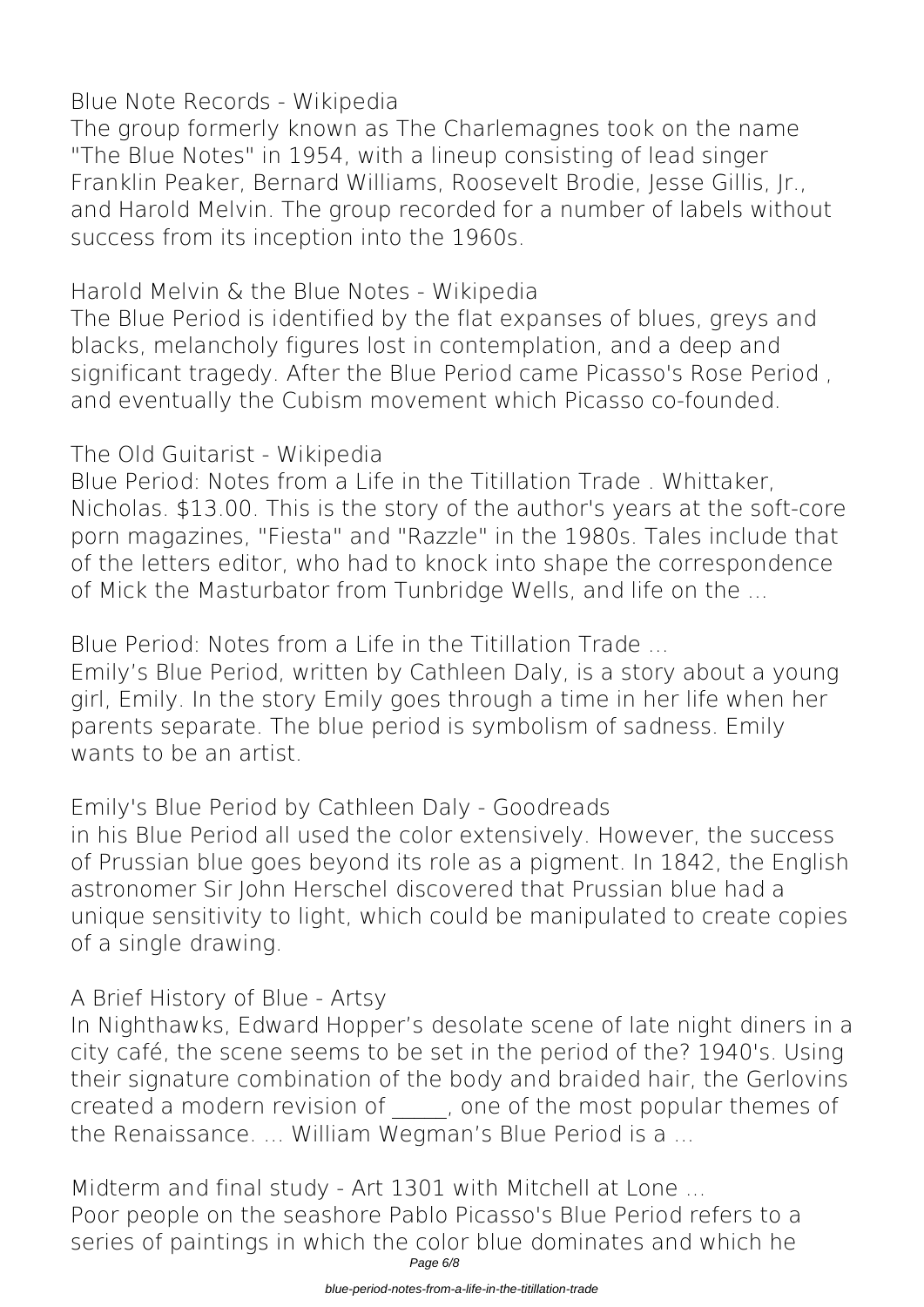painted between 1901 and 1904. The blue period is a marvelous expression of poetic subtlety and personal melancholy and contributes to the transition of Picasso's style from classicism to abstract art.

### **Pablo Picasso Blue Period**

Again the gradual loosening of form from the tight spatial restrictions of high analytical Cubism is beginning to be felt here. The pyramidal structure is in place but the heavy geometrical shapes are allowed a gentler, more rhythmical feel, counterbalanced by the swirling columnlike shape at the bottom, denoting the picture's base.

**Man with a Guitar, 1911 by Pablo Picasso**

What if Picasso Painted a Superhero? (32 points) Project Objectives: By the end of this project, I will be able to… 1. Describe the characteristics of cubism.

**Art Style: Influences: \*Blue Period: (1900-1904):**

This was the end of his shuttling between Spain and Paris; he had made his decision. He remained in his Blue Period for a little longer, but, as Gertrude Stein later wrote, "Staying longer in France this time, he was seduced by French gaiety, he painted in pink and called this his Pink Period...In actual fact,...

**Blue Period: Notes from a Life in the Titillation Trade ...**

Picasso's Blue Period, which lasted until 1904, is one of the classifications that hold together fairly well. He painted mostly in shades of blue; the mood of these paintings is melancholy, without the hint of satire of his earlier work. They are both stoic and a little sentimental. Note: Citations are based on reference standards. However, formatting rules can vary widely between applications and fields of interest or study. The specific requirements or preferences of your reviewing publisher, classroom teacher, institution or organization should be applied.

### **Notes From the Blue Period - The Atlantic**

In Nighthawks, Edward Hopper's desolate scene of late night diners in a city café, the scene seems to be set in the period of the? 1940's. Using their signature combination of the body and braided hair, the Gerlovins created a modern revision of each one of the most popular themes of the Renaissance. ... William Wegman's Blue Period is a ...

### **SparkNotes: Pablo Picasso: The Blue Period**

## **Blue Period Notes from a Life in the Titilation Trade ...**

The Blue Period is identified by the flat expanses of blues, greys and blacks, melancholy figures lost in contemplation, and a deep and significant tragedy. After the Blue Period came Picasso's Rose Period , and eventually the Cubism movement which Picasso co-founded.